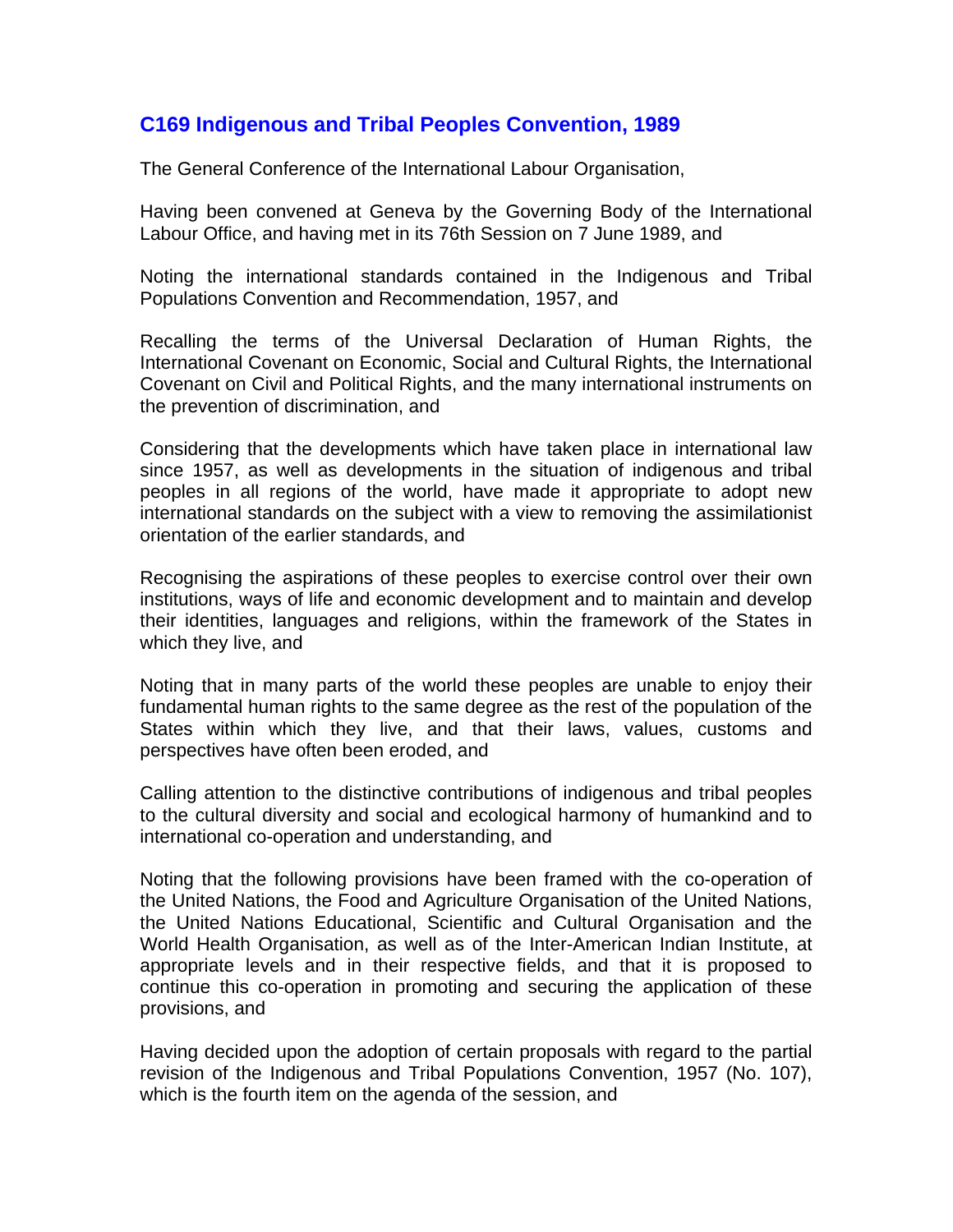Having determined that these proposals shall take the form of an international Convention revising the Indigenous and Tribal Populations Convention, 1957;

adopts this twenty-seventh day of June of the year one thousand nine hundred and eighty-nine the following Convention, which may be cited as the Indigenous and Tribal Peoples Convention, 1989;

PART I. GENERAL POLICY

Article 1

1. This Convention applies to:

(a) tribal peoples in independent countries whose social, cultural and economic conditions distinguish them from other sections of the national community, and whose status is regulated wholly or partially by their own customs or traditions or by special laws or regulations;

(b) peoples in independent countries who are regarded as indigenous on account of their descent from the populations which inhabited the country, or a geographical region to which the country belongs, at the time of conquest or colonisation or the establishment of present state boundaries and who, irrespective of their legal status, retain some or all of their own social, economic, cultural and political institutions.

2. Self-identification as indigenous or tribal shall be regarded as a fundamental criterion for determining the groups to which the provisions of this Convention apply.

3. The use of the term *peoples* in this Convention shall not be construed as having any implications as regards the rights which may attach to the term under international law.

Article 2

1. Governments shall have the responsibility for developing, with the participation of the peoples concerned, co-ordinated and systematic action to protect the rights of these peoples and to guarantee respect for their integrity.

2. Such action shall include measures for:

(a) ensuring that members of these peoples benefit on an equal footing from the rights and opportunities which national laws and regulations grant to other members of the population;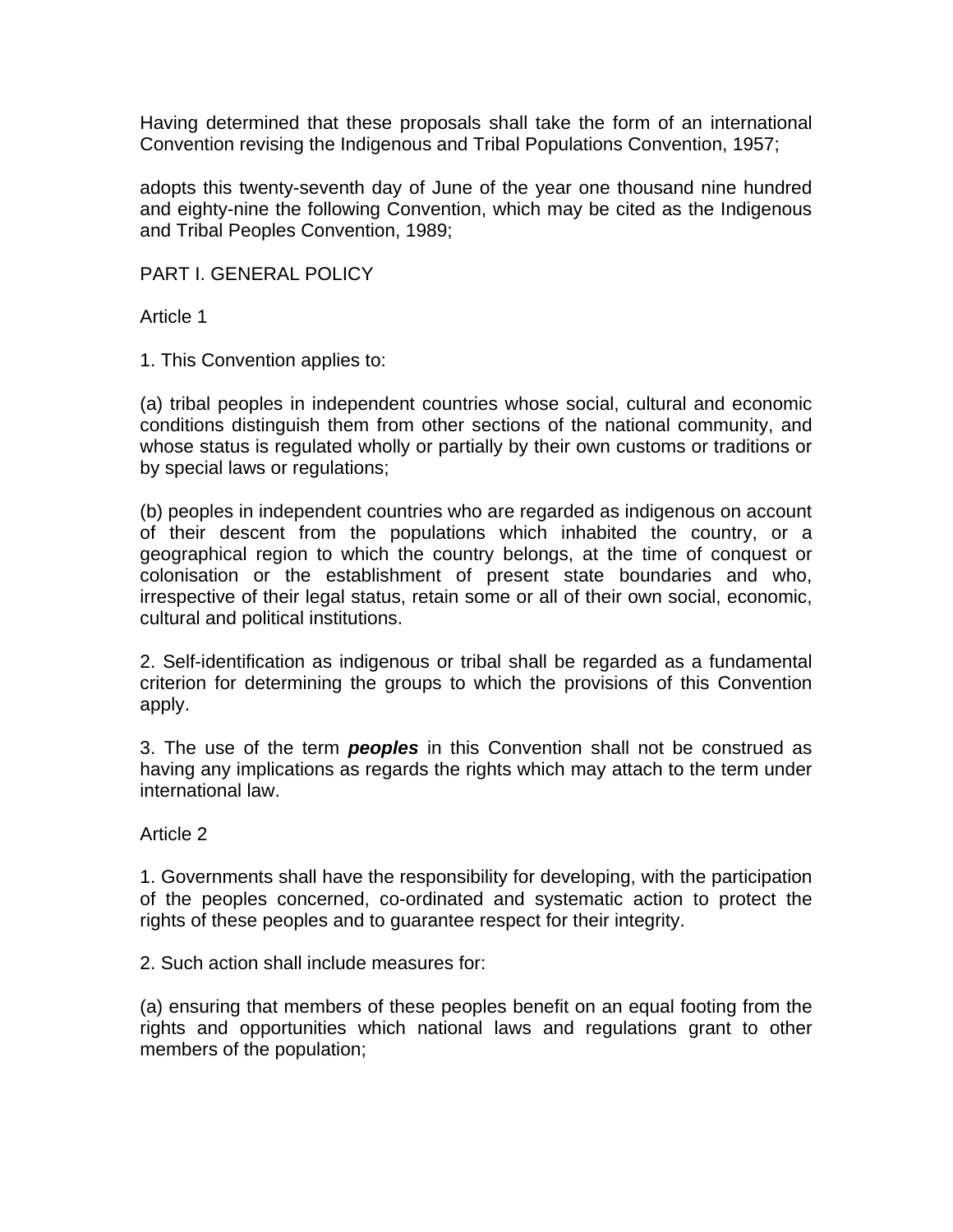(b) promoting the full realisation of the social, economic and cultural rights of these peoples with respect for their social and cultural identity, their customs and traditions and their institutions;

(c) assisting the members of the peoples concerned to eliminate socio-economic gaps that may exist between indigenous and other members of the national community, in a manner compatible with their aspirations and ways of life.

#### Article 3

1. Indigenous and tribal peoples shall enjoy the full measure of human rights and fundamental freedoms without hindrance or discrimination. The provisions of the Convention shall be applied without discrimination to male and female members of these peoples.

2. No form of force or coercion shall be used in violation of the human rights and fundamental freedoms of the peoples concerned, including the rights contained in this Convention.

#### Article 4

1. Special measures shall be adopted as appropriate for safeguarding the persons, institutions, property, labour, cultures and environment of the peoples concerned.

2. Such special measures shall not be contrary to the freely-expressed wishes of the peoples concerned.

3. Enjoyment of the general rights of citizenship, without discrimination, shall not be prejudiced in any way by such special measures.

#### Article 5

In applying the provisions of this Convention:

(a) the social, cultural, religious and spiritual values and practices of these peoples shall be recognised and protected, and due account shall be taken of the nature of the problems which face them both as groups and as individuals;

(b) the integrity of the values, practices and institutions of these peoples shall be respected;

(c) policies aimed at mitigating the difficulties experienced by these peoples in facing new conditions of life and work shall be adopted, with the participation and co-operation of the peoples affected.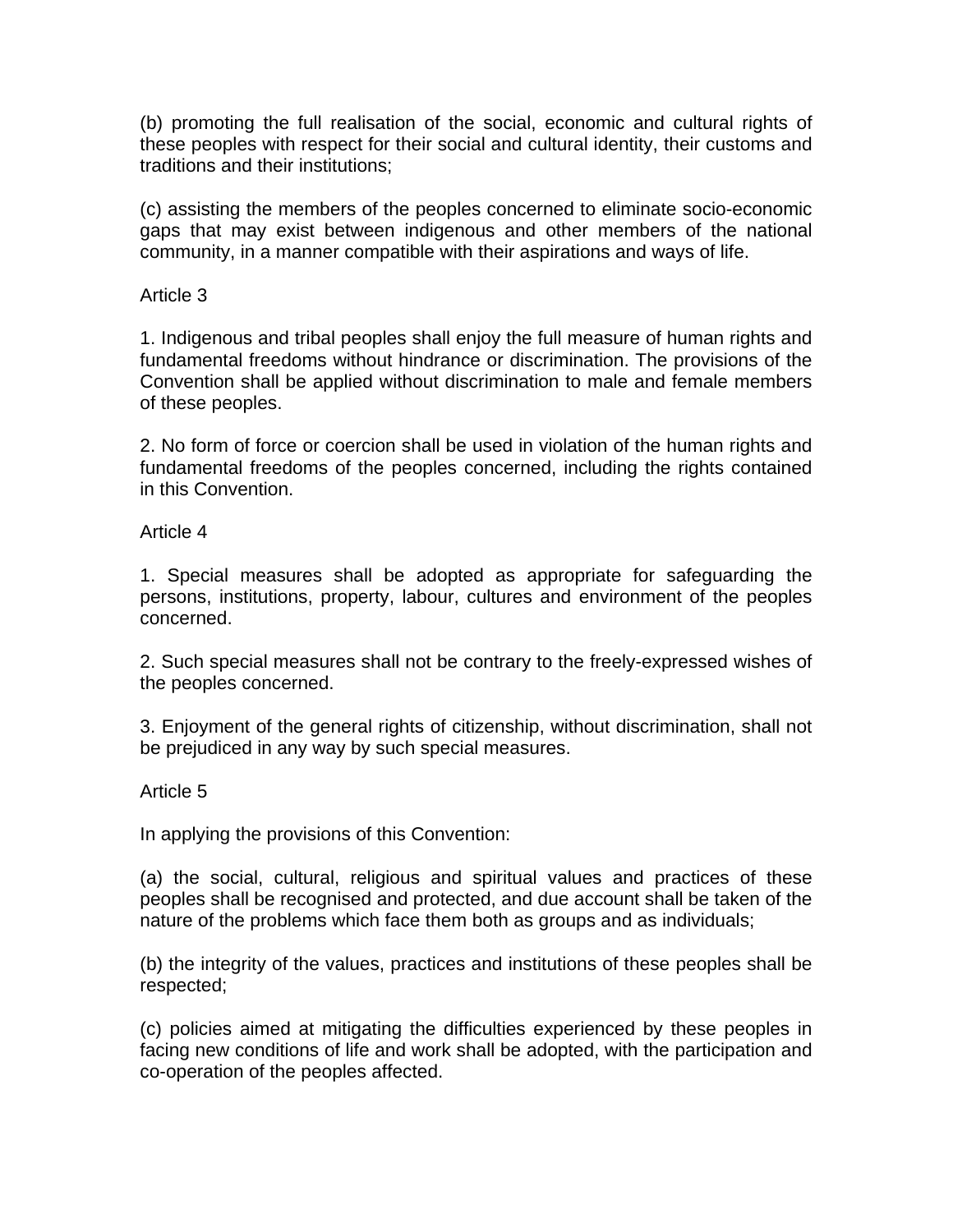1. In applying the provisions of this Convention, governments shall:

(a) consult the peoples concerned, through appropriate procedures and in particular through their representative institutions, whenever consideration is being given to legislative or administrative measures which may affect them directly;

(b) establish means by which these peoples can freely participate, to at least the same extent as other sectors of the population, at all levels of decision-making in elective institutions and administrative and other bodies responsible for policies and programmes which concern them;

(c) establish means for the full development of these peoples' own institutions and initiatives, and in appropriate cases provide the resources necessary for this purpose.

2. The consultations carried out in application of this Convention shall be undertaken, in good faith and in a form appropriate to the circumstances, with the objective of achieving agreement or consent to the proposed measures.

# Article 7

1. The peoples concerned shall have the right to decide their own priorities for the process of development as it affects their lives, beliefs, institutions and spiritual well-being and the lands they occupy or otherwise use, and to exercise control, to the extent possible, over their own economic, social and cultural development. In addition, they shall participate in the formulation, implementation and evaluation of plans and programmes for national and regional development which may affect them directly.

2. The improvement of the conditions of life and work and levels of health and education of the peoples concerned, with their participation and co-operation, shall be a matter of priority in plans for the overall economic development of areas they inhabit. Special projects for development of the areas in question shall also be so designed as to promote such improvement.

3. Governments shall ensure that, whenever appropriate, studies are carried out, in co-operation with the peoples concerned, to assess the social, spiritual, cultural and environmental impact on them of planned development activities. The results of these studies shall be considered as fundamental criteria for the implementation of these activities.

4. Governments shall take measures, in co-operation with the peoples concerned, to protect and preserve the environment of the territories they inhabit.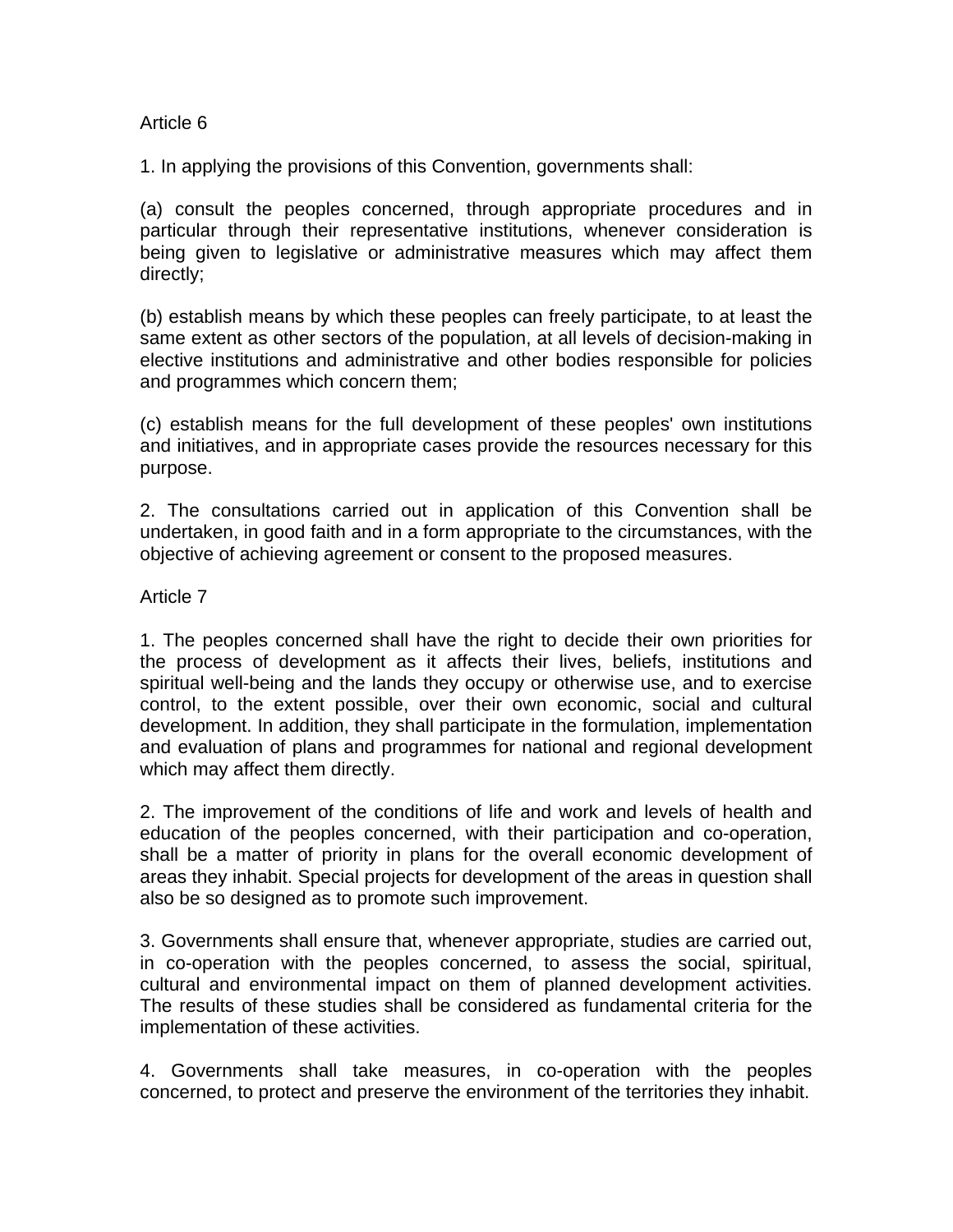1. In applying national laws and regulations to the peoples concerned, due regard shall be had to their customs or customary laws.

2. These peoples shall have the right to retain their own customs and institutions, where these are not incompatible with fundamental rights defined by the national legal system and with internationally recognised human rights. Procedures shall be established, whenever necessary, to resolve conflicts which may arise in the application of this principle.

3. The application of paragraphs 1 and 2 of this Article shall not prevent members of these peoples from exercising the rights granted to all citizens and from assuming the corresponding duties.

Article 9

1. To the extent compatible with the national legal system and internationally recognised human rights, the methods customarily practised by the peoples concerned for dealing with offences committed by their members shall be respected.

2. The customs of these peoples in regard to penal matters shall be taken into consideration by the authorities and courts dealing with such cases.

Article 10

1. In imposing penalties laid down by general law on members of these peoples account shall be taken of their economic, social and cultural characteristics.

2. Preference shall be given to methods of punishment other than confinement in prison.

Article 11

The exaction from members of the peoples concerned of compulsory personal services in any form, whether paid or unpaid, shall be prohibited and punishable by law, except in cases prescribed by law for all citizens.

Article 12

The peoples concerned shall be safeguarded against the abuse of their rights and shall be able to take legal proceedings, either individually or through their representative bodies, for the effective protection of these rights. Measures shall be taken to ensure that members of these peoples can understand and be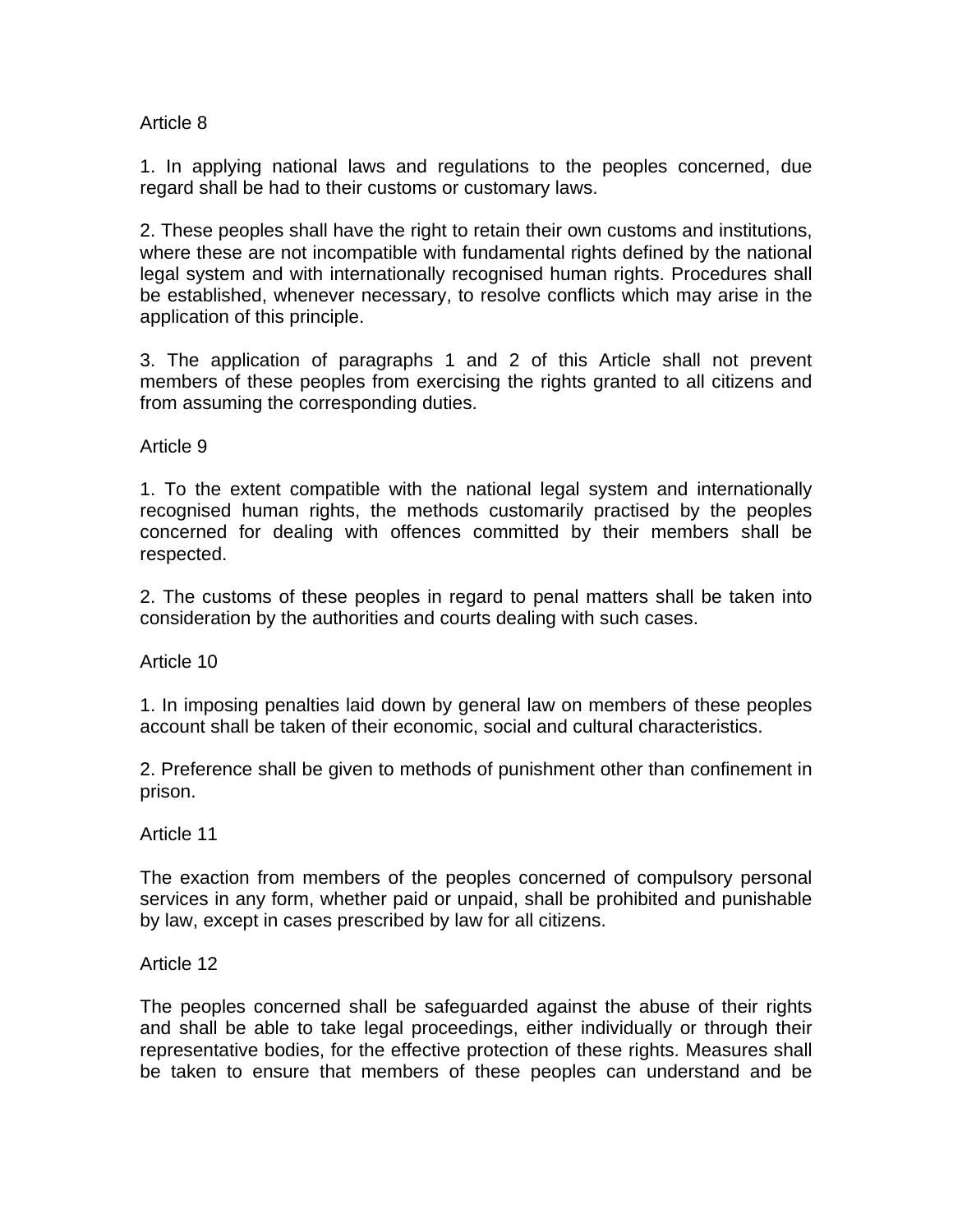understood in legal proceedings, where necessary through the provision of interpretation or by other effective means.

PART II. LAND

Article 13

1. In applying the provisions of this Part of the Convention governments shall respect the special importance for the cultures and spiritual values of the peoples concerned of their relationship with the lands or territories, or both as applicable, which they occupy or otherwise use, and in particular the collective aspects of this relationship.

2. The use of the term *lands* in Articles 15 and 16 shall include the concept of territories, which covers the total environment of the areas which the peoples concerned occupy or otherwise use.

Article 14

1. The rights of ownership and possession of the peoples concerned over the lands which they traditionally occupy shall be recognised. In addition, measures shall be taken in appropriate cases to safeguard the right of the peoples concerned to use lands not exclusively occupied by them, but to which they have traditionally had access for their subsistence and traditional activities. Particular attention shall be paid to the situation of nomadic peoples and shifting cultivators in this respect.

2. Governments shall take steps as necessary to identify the lands which the peoples concerned traditionally occupy, and to guarantee effective protection of their rights of ownership and possession.

3. Adequate procedures shall be established within the national legal system to resolve land claims by the peoples concerned.

Article 15

1. The rights of the peoples concerned to the natural resources pertaining to their lands shall be specially safeguarded. These rights include the right of these peoples to participate in the use, management and conservation of these resources.

2. In cases in which the State retains the ownership of mineral or sub-surface resources or rights to other resources pertaining to lands, governments shall establish or maintain procedures through which they shall consult these peoples, with a view to ascertaining whether and to what degree their interests would be prejudiced, before undertaking or permitting any programmes for the exploration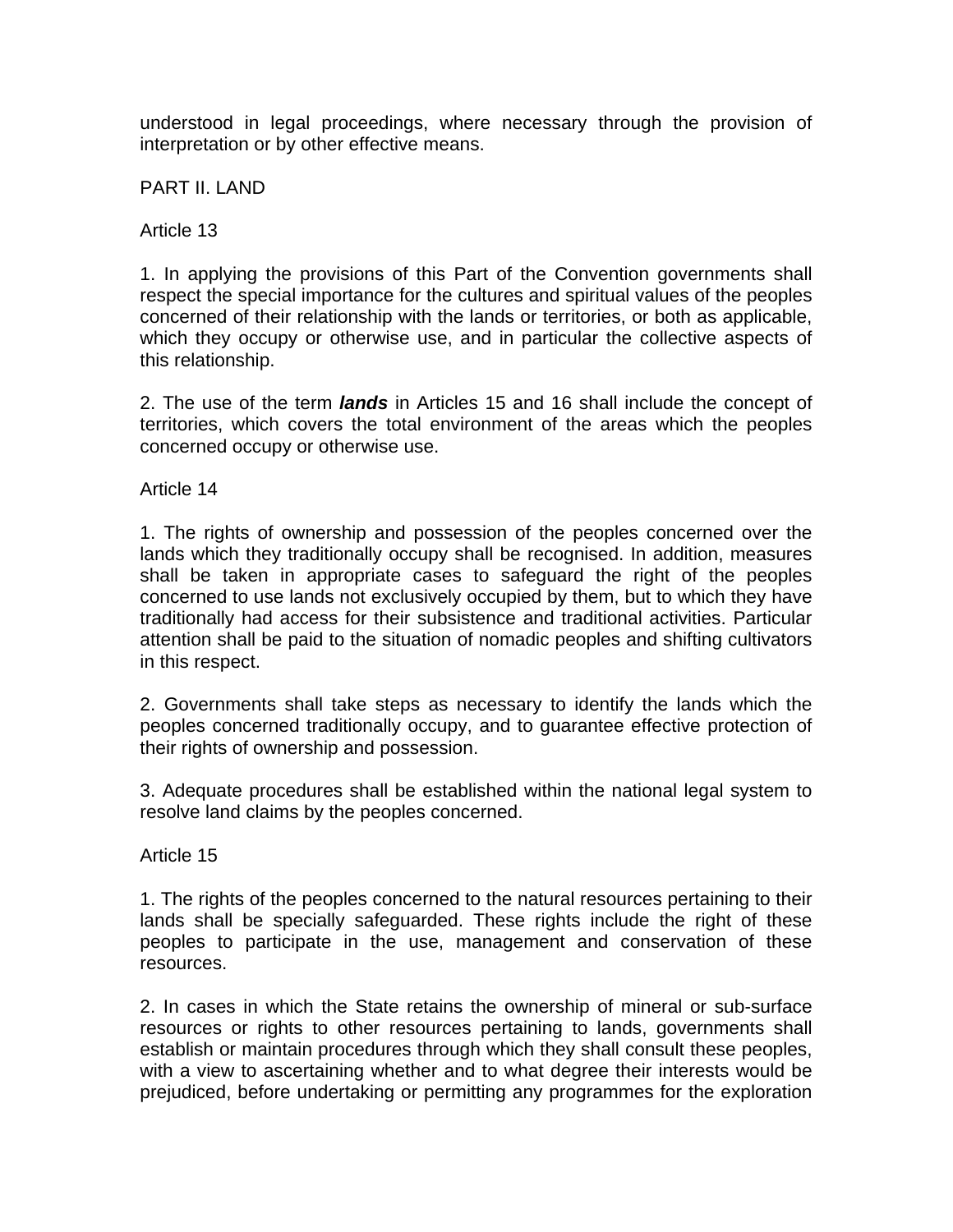or exploitation of such resources pertaining to their lands. The peoples concerned shall wherever possible participate in the benefits of such activities, and shall receive fair compensation for any damages which they may sustain as a result of such activities.

Article 16

1. Subject to the following paragraphs of this Article, the peoples concerned shall not be removed from the lands which they occupy.

2. Where the relocation of these peoples is considered necessary as an exceptional measure, such relocation shall take place only with their free and informed consent. Where their consent cannot be obtained, such relocation shall take place only following appropriate procedures established by national laws and regulations, including public inquiries where appropriate, which provide the opportunity for effective representation of the peoples concerned.

3. Whenever possible, these peoples shall have the right to return to their traditional lands, as soon as the grounds for relocation cease to exist.

4. When such return is not possible, as determined by agreement or, in the absence of such agreement, through appropriate procedures, these peoples shall be provided in all possible cases with lands of quality and legal status at least equal to that of the lands previously occupied by them, suitable to provide for their present needs and future development. Where the peoples concerned express a preference for compensation in money or in kind, they shall be so compensated under appropriate guarantees.

5. Persons thus relocated shall be fully compensated for any resulting loss or injury.

Article 17

1. Procedures established by the peoples concerned for the transmission of land rights among members of these peoples shall be respected.

2. The peoples concerned shall be consulted whenever consideration is being given to their capacity to alienate their lands or otherwise transmit their rights outside their own community.

3. Persons not belonging to these peoples shall be prevented from taking advantage of their customs or of lack of understanding of the laws on the part of their members to secure the ownership, possession or use of land belonging to them.

Article 18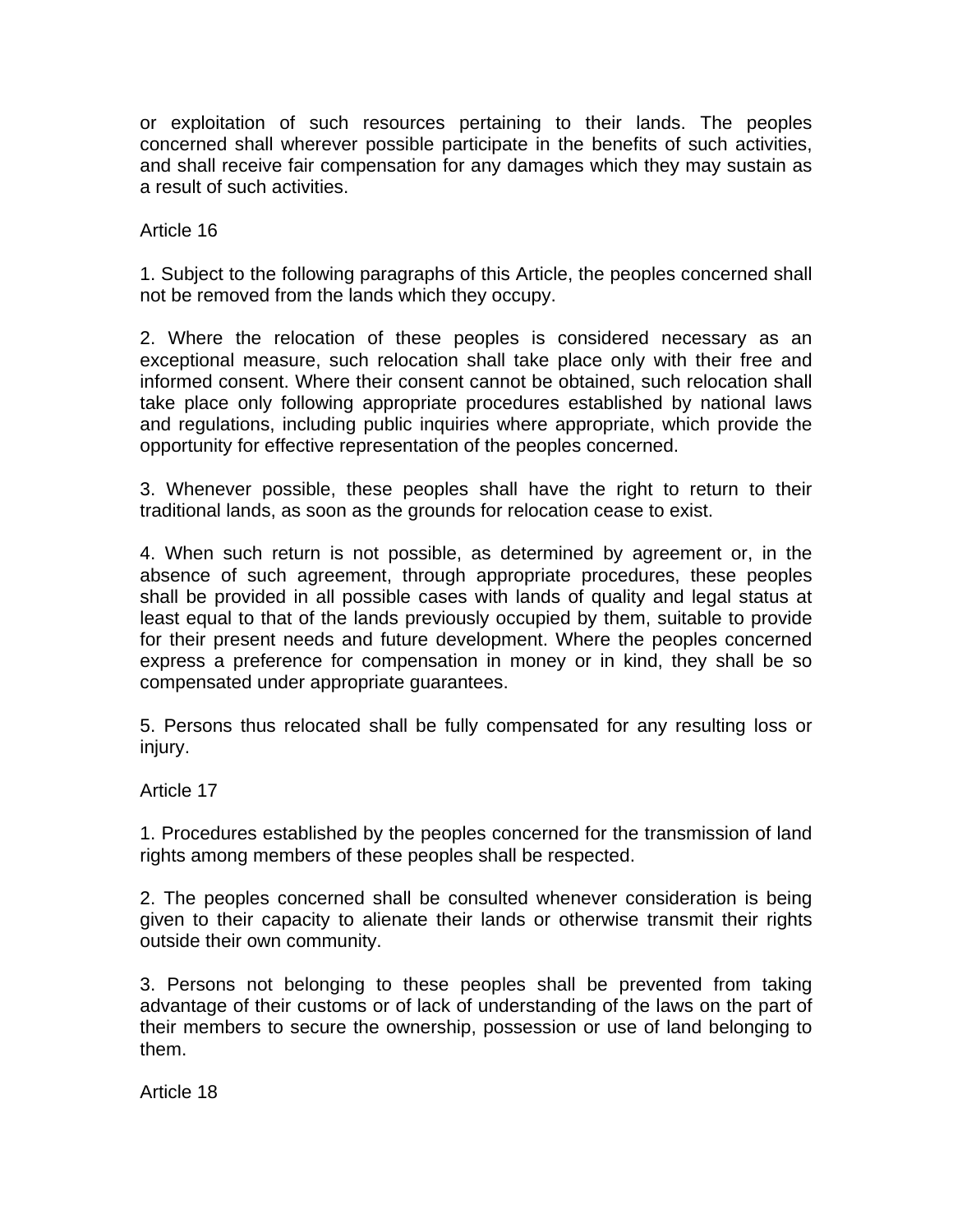Adequate penalties shall be established by law for unauthorised intrusion upon, or use of, the lands of the peoples concerned, and governments shall take measures to prevent such offences.

Article 19

National agrarian programmes shall secure to the peoples concerned treatment equivalent to that accorded to other sectors of the population with regard to:

(a) the provision of more land for these peoples when they have not the area necessary for providing the essentials of a normal existence, or for any possible increase in their numbers;

(b) the provision of the means required to promote the development of the lands which these peoples already possess.

PART III. RECRUITMENT AND CONDITIONS OF EMPLOYMENT

Article 20

1. Governments shall, within the framework of national laws and regulations, and in co-operation with the peoples concerned, adopt special measures to ensure the effective protection with regard to recruitment and conditions of employment of workers belonging to these peoples, to the extent that they are not effectively protected by laws applicable to workers in general.

2. Governments shall do everything possible to prevent any discrimination between workers belonging to the peoples concerned and other workers, in particular as regards:

(a) admission to employment, including skilled employment, as well as measures for promotion and advancement;

(b) equal remuneration for work of equal value;

(c) medical and social assistance, occupational safety and health, all social security benefits and any other occupationally related benefits, and housing;

(d) the right of association and freedom for all lawful trade union activities, and the right to conclude collective agreements with employers or employers' organisations.

3. The measures taken shall include measures to ensure:

(a) that workers belonging to the peoples concerned, including seasonal, casual and migrant workers in agricultural and other employment, as well as those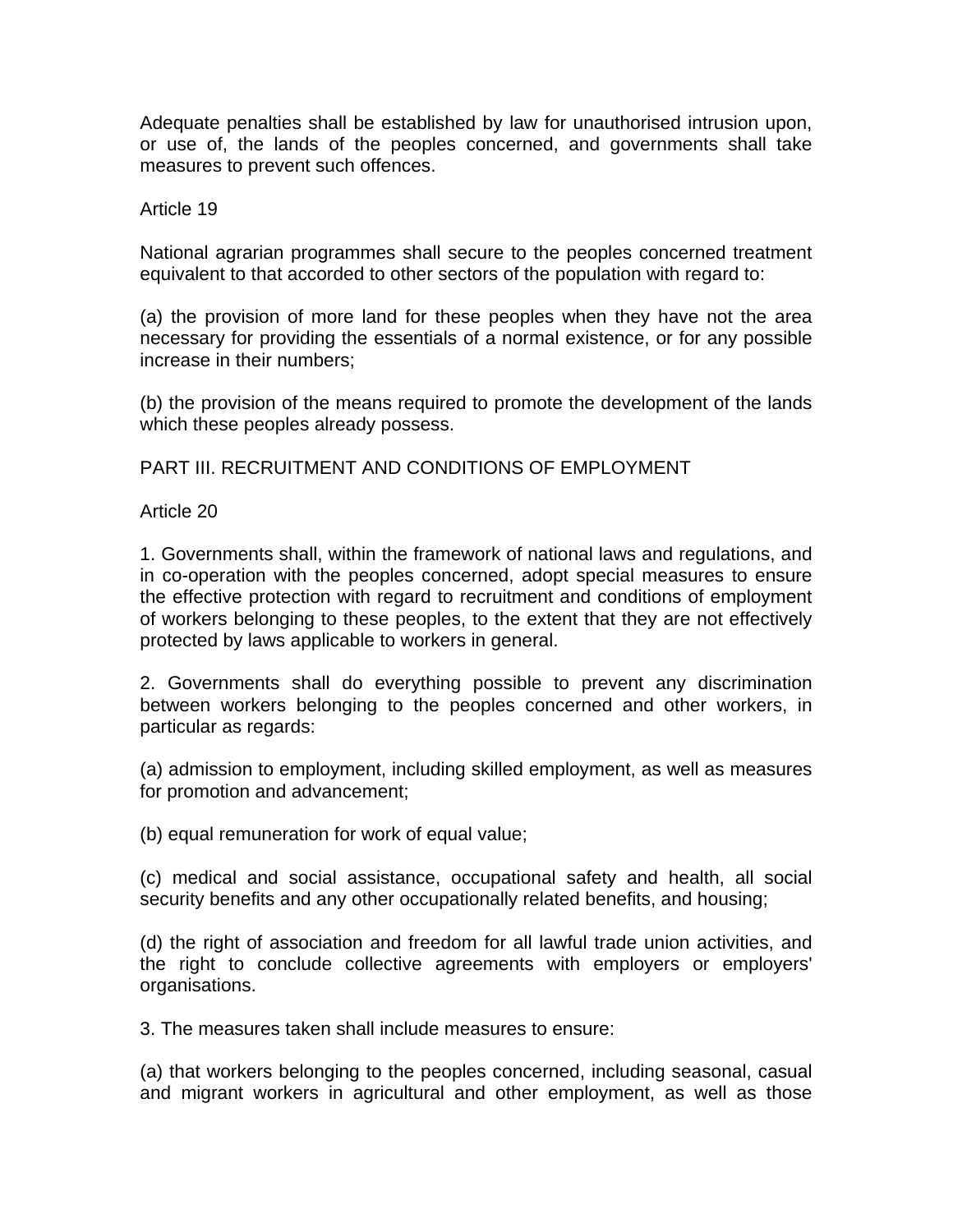employed by labour contractors, enjoy the protection afforded by national law and practice to other such workers in the same sectors, and that they are fully informed of their rights under labour legislation and of the means of redress available to them;

(b) that workers belonging to these peoples are not subjected to working conditions hazardous to their health, in particular through exposure to pesticides or other toxic substances;

(c) that workers belonging to these peoples are not subjected to coercive recruitment systems, including bonded labour and other forms of debt servitude;

(d) that workers belonging to these peoples enjoy equal opportunities and equal treatment in employment for men and women, and protection from sexual harassment.

4. Particular attention shall be paid to the establishment of adequate labour inspection services in areas where workers belonging to the peoples concerned undertake wage employment, in order to ensure compliance with the provisions of this Part of this Convention.

PART IV. VOCATIONAL TRAINING, HANDICRAFTS AND RURAL INDUSTRIES

Article 21

Members of the peoples concerned shall enjoy opportunities at least equal to those of other citizens in respect of vocational training measures.

Article 22

1. Measures shall be taken to promote the voluntary participation of members of the peoples concerned in vocational training programmes of general application.

2. Whenever existing programmes of vocational training of general application do not meet the special needs of the peoples concerned, governments shall, with the participation of these peoples, ensure the provision of special training programmes and facilities.

3. Any special training programmes shall be based on the economic environment, social and cultural conditions and practical needs of the peoples concerned. Any studies made in this connection shall be carried out in cooperation with these peoples, who shall be consulted on the organisation and operation of such programmes. Where feasible, these peoples shall progressively assume responsibility for the organisation and operation of such special training programmes, if they so decide.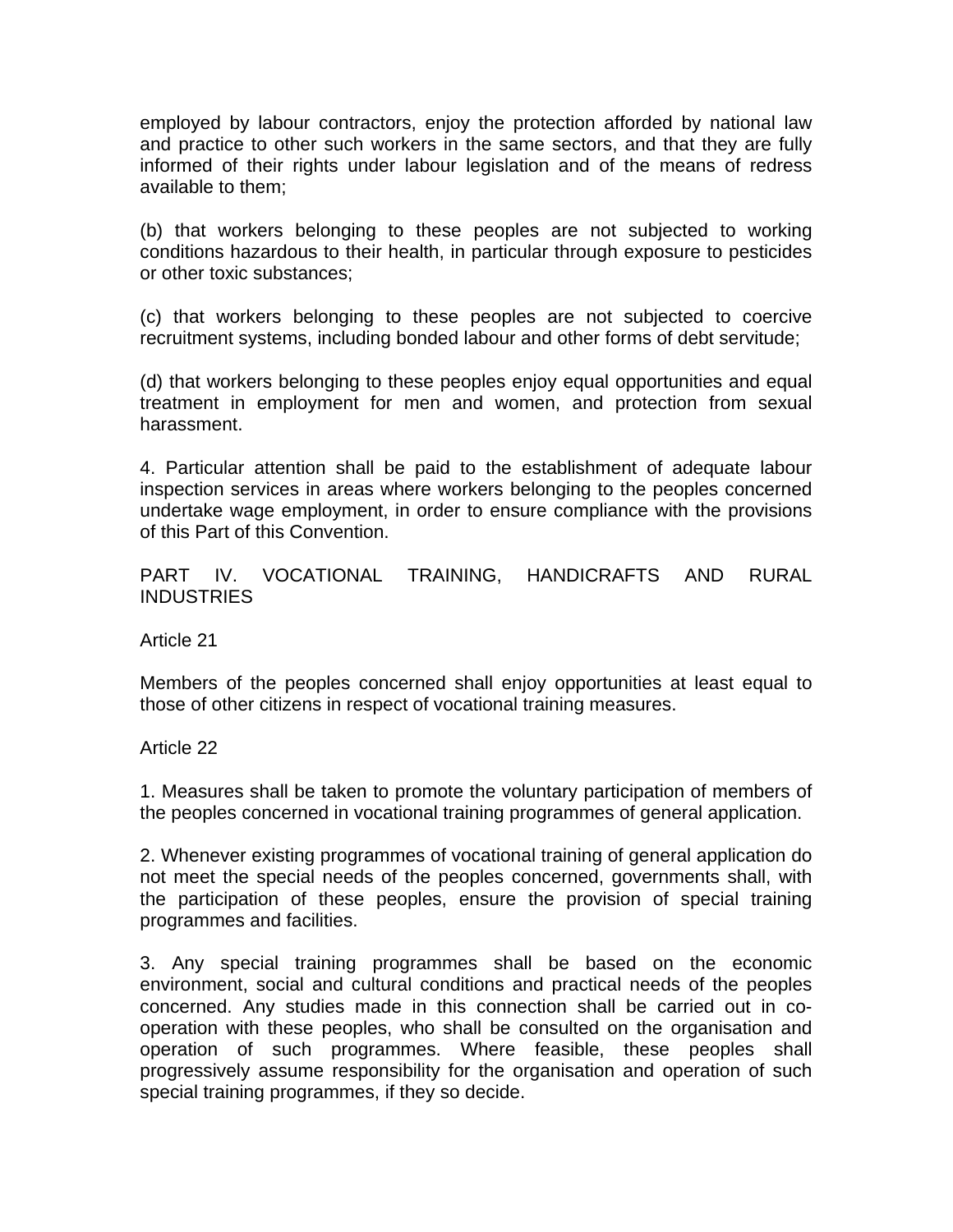1. Handicrafts, rural and community-based industries, and subsistence economy and traditional activities of the peoples concerned, such as hunting, fishing, trapping and gathering, shall be recognised as important factors in the maintenance of their cultures and in their economic self-reliance and development. Governments shall, with the participation of these people and whenever appropriate, ensure that these activities are strengthened and promoted.

2. Upon the request of the peoples concerned, appropriate technical and financial assistance shall be provided wherever possible, taking into account the traditional technologies and cultural characteristics of these peoples, as well as the importance of sustainable and equitable development.

### PART V. SOCIAL SECURITY AND HEALTH

Article 24

Social security schemes shall be extended progressively to cover the peoples concerned, and applied without discrimination against them.

Article 25

1. Governments shall ensure that adequate health services are made available to the peoples concerned, or shall provide them with resources to allow them to design and deliver such services under their own responsibility and control, so that they may enjoy the highest attainable standard of physical and mental health.

2. Health services shall, to the extent possible, be community-based. These services shall be planned and administered in co-operation with the peoples concerned and take into account their economic, geographic, social and cultural conditions as well as their traditional preventive care, healing practices and medicines.

3. The health care system shall give preference to the training and employment of local community health workers, and focus on primary health care while maintaining strong links with other levels of health care services.

4. The provision of such health services shall be co-ordinated with other social, economic and cultural measures in the country.

PART VI. EDUCATION AND MEANS OF COMMUNICATION

Article 26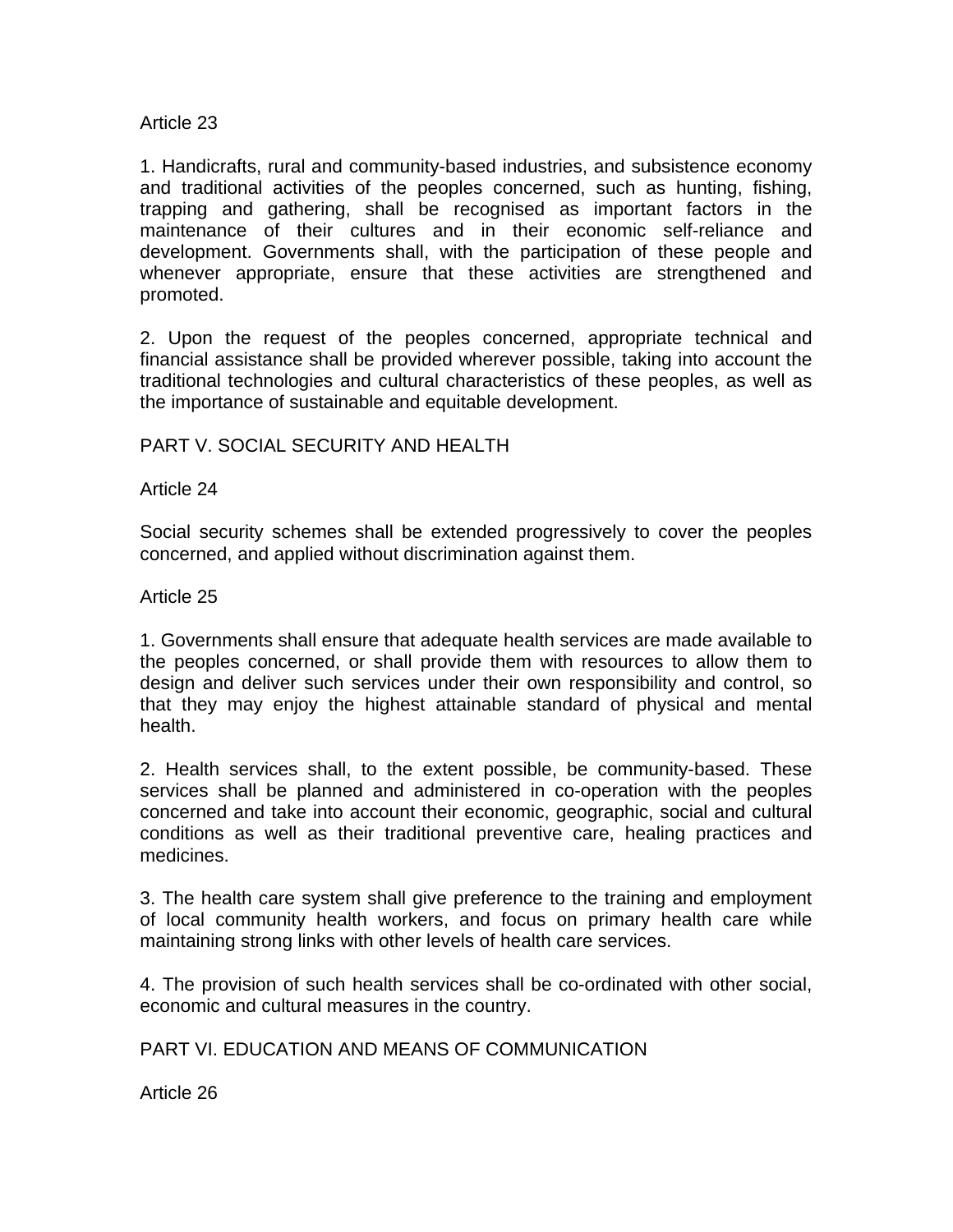Measures shall be taken to ensure that members of the peoples concerned have the opportunity to acquire education at all levels on at least an equal footing with the rest of the national community.

### Article 27

1. Education programmes and services for the peoples concerned shall be developed and implemented in co-operation with them to address their special needs, and shall incorporate their histories, their knowledge and technologies, their value systems and their further social, economic and cultural aspirations.

2. The competent authority shall ensure the training of members of these peoples and their involvement in the formulation and implementation of education programmes, with a view to the progressive transfer of responsibility for the conduct of these programmes to these peoples as appropriate.

3. In addition, governments shall recognise the right of these peoples to establish their own educational institutions and facilities, provided that such institutions meet minimum standards established by the competent authority in consultation with these peoples. Appropriate resources shall be provided for this purpose.

# Article 28

1. Children belonging to the peoples concerned shall, wherever practicable, be taught to read and write in their own indigenous language or in the language most commonly used by the group to which they belong. When this is not practicable, the competent authorities shall undertake consultations with these peoples with a view to the adoption of measures to achieve this objective.

2. Adequate measures shall be taken to ensure that these peoples have the opportunity to attain fluency in the national language or in one of the official languages of the country.

3. Measures shall be taken to preserve and promote the development and practice of the indigenous languages of the peoples concerned.

### Article 29

The imparting of general knowledge and skills that will help children belonging to the peoples concerned to participate fully and on an equal footing in their own community and in the national community shall be an aim of education for these peoples.

Article 30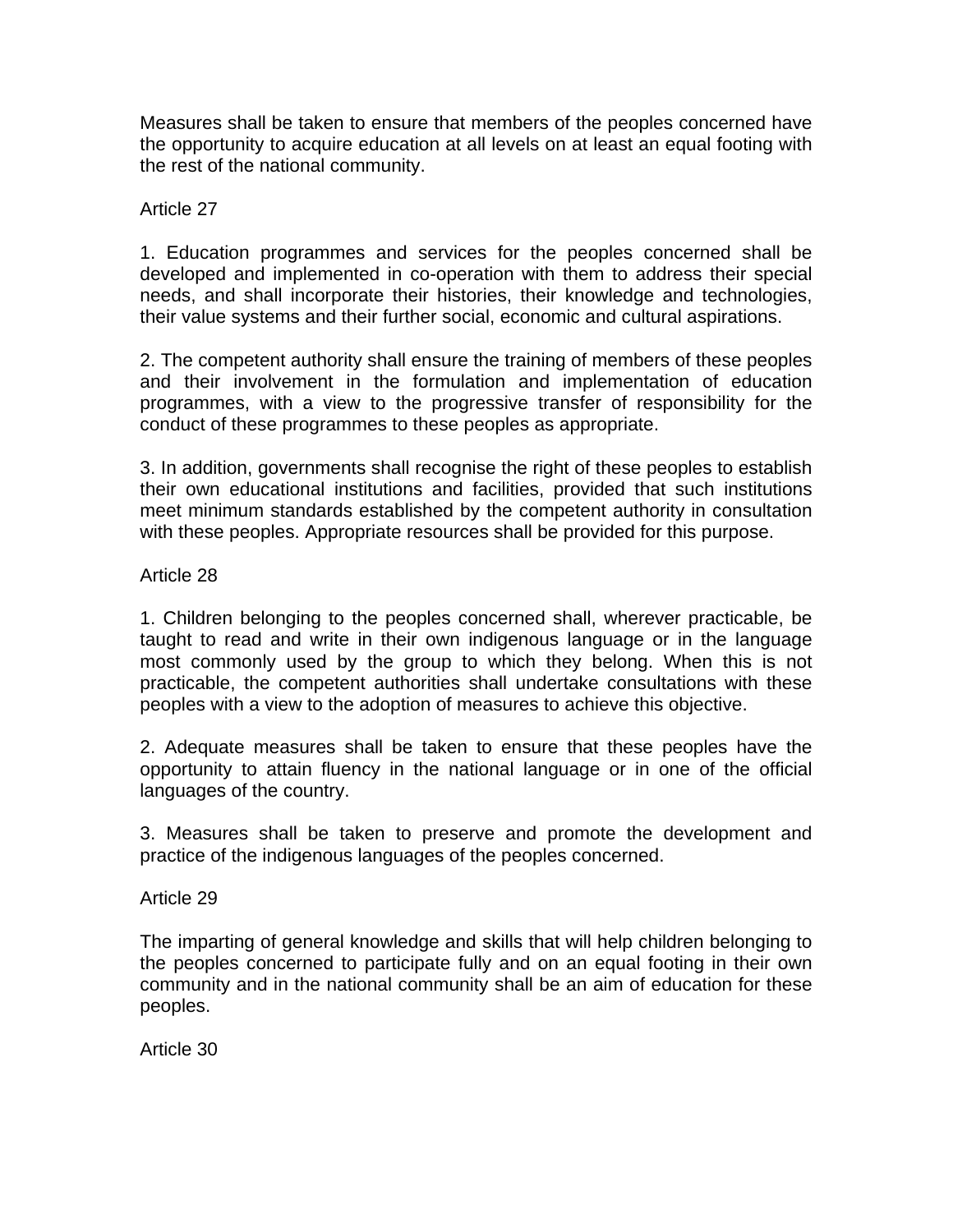1. Governments shall adopt measures appropriate to the traditions and cultures of the peoples concerned, to make known to them their rights and duties, especially in regard to labour, economic opportunities, education and health matters, social welfare and their rights deriving from this Convention.

2. If necessary, this shall be done by means of written translations and through the use of mass communications in the languages of these peoples.

Article 31

Educational measures shall be taken among all sections of the national community, and particularly among those that are in most direct contact with the peoples concerned, with the object of eliminating prejudices that they may harbour in respect of these peoples. To this end, efforts shall be made to ensure that history textbooks and other educational materials provide a fair, accurate and informative portrayal of the societies and cultures of these peoples.

### PART VII. CONTACTS AND CO-OPERATION ACROSS BORDERS

Article 32

Governments shall take appropriate measures, including by means of international agreements, to facilitate contacts and co-operation between indigenous and tribal peoples across borders, including activities in the economic, social, cultural, spiritual and environmental fields.

### PART VIII. ADMINISTRATION

#### Article 33

1. The governmental authority responsible for the matters covered in this Convention shall ensure that agencies or other appropriate mechanisms exist to administer the programmes affecting the peoples concerned, and shall ensure that they have the means necessary for the proper fulfilment of the functions assigned to them.

2. These programmes shall include:

(a) the planning, co-ordination, execution and evaluation, in co-operation with the peoples concerned, of the measures provided for in this Convention;

(b) the proposing of legislative and other measures to the competent authorities and supervision of the application of the measures taken, in co-operation with the peoples concerned.

PART IX. GENERAL PROVISIONS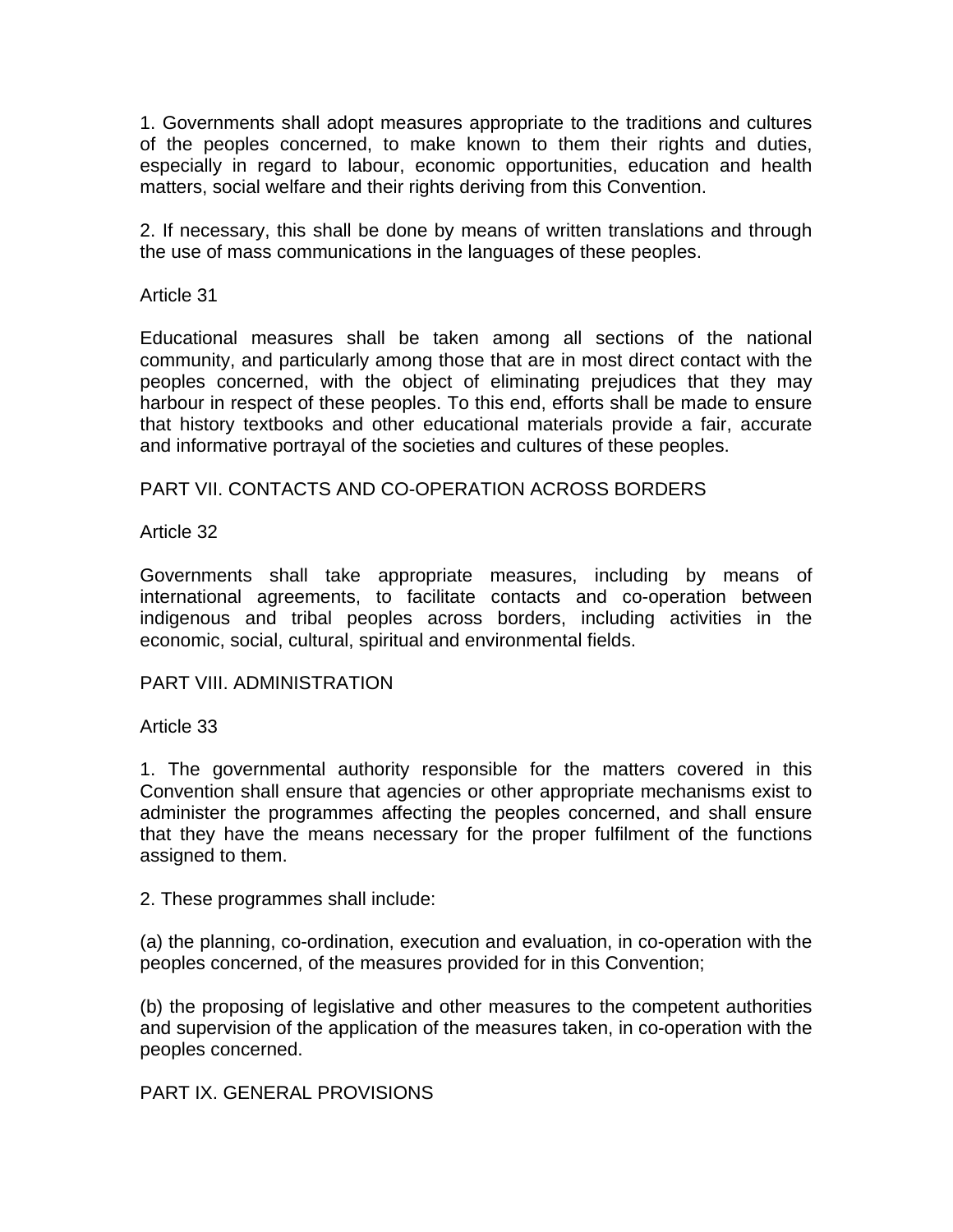The nature and scope of the measures to be taken to give effect to this Convention shall be determined in a flexible manner, having regard to the conditions characteristic of each country.

#### Article 35

The application of the provisions of this Convention shall not adversely affect rights and benefits of the peoples concerned pursuant to other Conventions and Recommendations, international instruments, treaties, or national laws, awards, custom or agreements.

PART X. FINAL PROVISIONS

Article 36

This Convention revises the Indigenous and Tribal Populations Convention, 1957.

Article 37

The formal ratifications of this Convention shall be communicated to the Director-General of the International Labour Office for registration.

Article 38

1. This Convention shall be binding only upon those Members of the International Labour Organisation whose ratifications have been registered with the Director-General.

2. It shall come into force twelve months after the date on which the ratifications of two Members have been registered with the Director-General.

3. Thereafter, this Convention shall come into force for any Member twelve months after the date on which its ratification has been registered.

Article 39

1. A Member which has ratified this Convention may denounce it after the expiration of ten years from the date on which the Convention first comes into force, by an act communicated to the Director-General of the International Labour Office for registration. Such denunciation shall not take effect until one year after the date on which it is registered.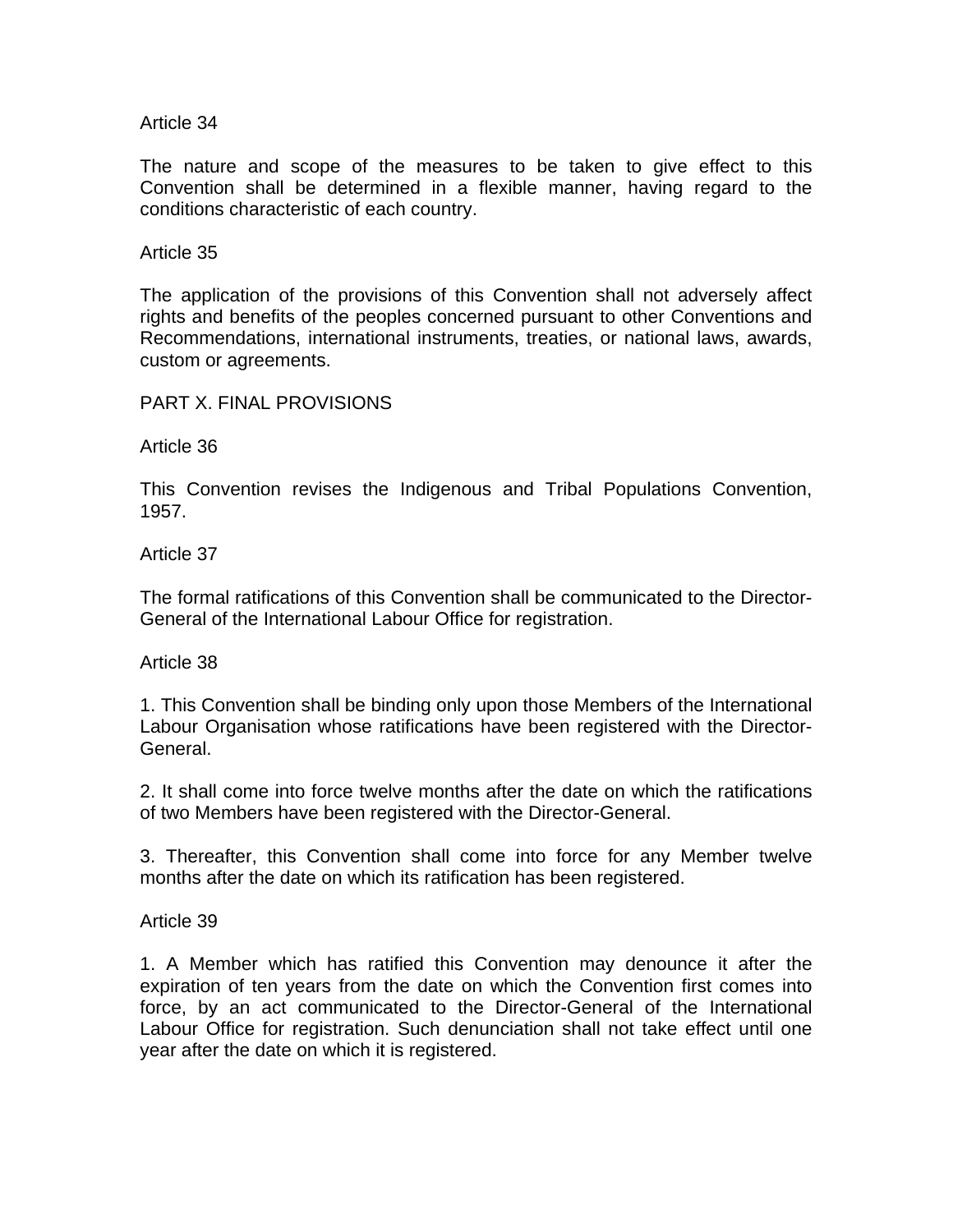2. Each Member which has ratified this Convention and which does not, within the year following the expiration of the period of ten years mentioned in the preceding paragraph, exercise the right of denunciation provided for in this Article, will be bound for another period of ten years and, thereafter, may denounce this Convention at the expiration of each period of ten years under the terms provided for in this Article.

Article 40

1. The Director-General of the International Labour Office shall notify all Members of the International Labour Organisation of the registration of all ratifications and denunciations communicated to him by the Members of the Organisation.

2. When notifying the Members of the Organisation of the registration of the second ratification communicated to him, the Director-General shall draw the attention of the Members of the Organisation to the date upon which the Convention will come into force.

Article 41

The Director-General of the International Labour Office shall communicate to the Secretary-General of the United Nations for registration in accordance with Article 102 of the Charter of the United Nations full particulars of all ratifications and acts of denunciation registered by him in accordance with the provisions of the preceding Articles.

Article 42

At such times as it may consider necessary the Governing Body of the International Labour Office shall present to the General Conference a report on the working of this Convention and shall examine the desirability of placing on the agenda of the Conference the question of its revision in whole or in part.

Article 43

1. Should the Conference adopt a new Convention revising this Convention in whole or in part, then, unless the new Convention otherwise provides-

(a) the ratification by a Member of the new revising Convention shall ipso jure involve the immediate denunciation of this Convention, notwithstanding the provisions of Article 39 above, if and when the new revising Convention shall have come into force;

(b) as from the date when the new revising Convention comes into force this Convention shall cease to be open to ratification by the Members.